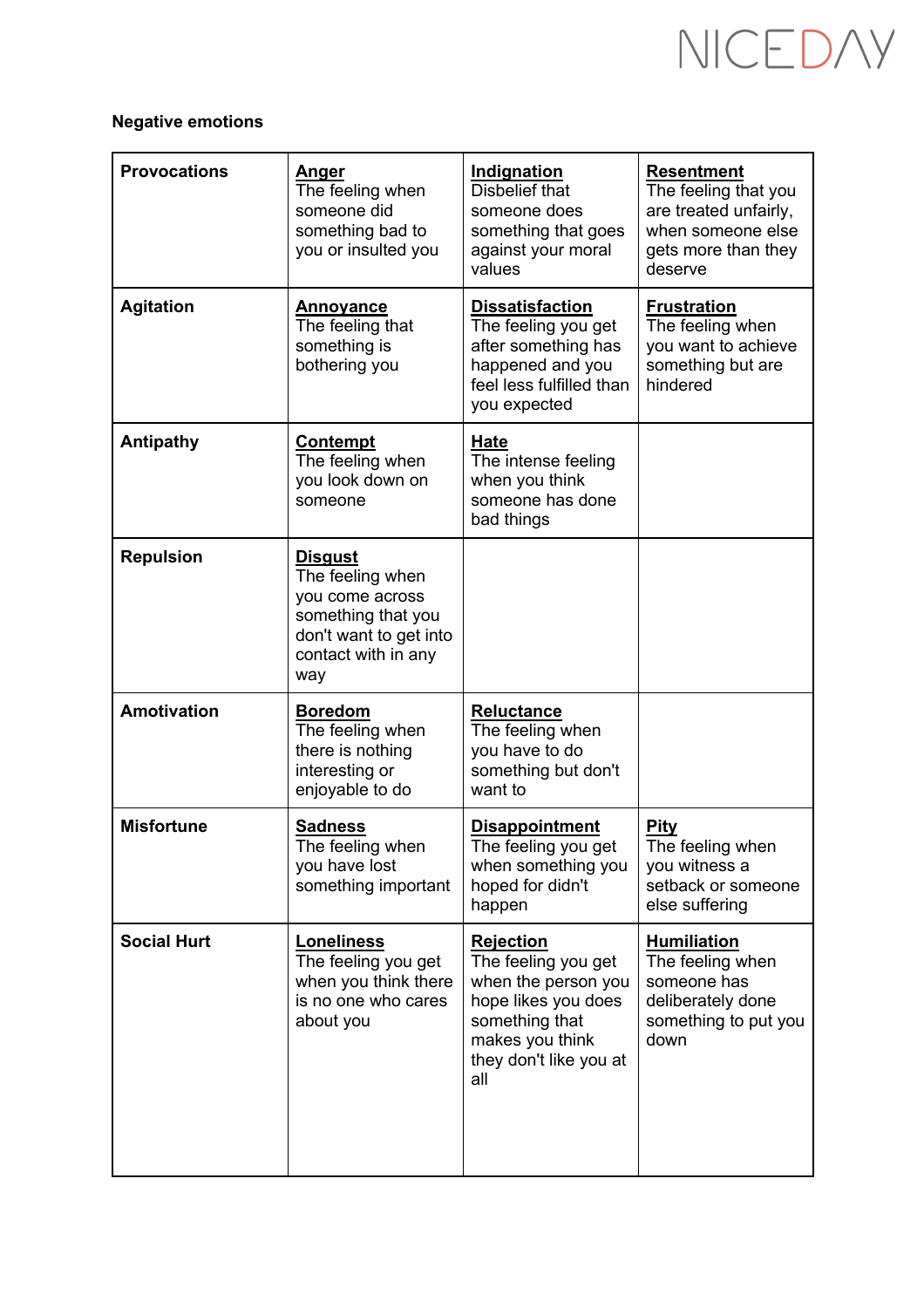# NICEDAY

| <b>Painful Desire</b>   | Longing<br>The feeling when<br>you want something<br>that you don't have<br>(yet)                                                 | <b>Envy</b><br>The feeling when<br>something good<br>happens to someone<br>but you wish it<br>happened to you<br>instead                         | <b>Jealousy</b><br>The feeling when<br>you think your<br>special relationship<br>with someone is<br>threatened because<br>a third person is<br>trying to have a<br>similar relationship<br>with the same<br>person |
|-------------------------|-----------------------------------------------------------------------------------------------------------------------------------|--------------------------------------------------------------------------------------------------------------------------------------------------|--------------------------------------------------------------------------------------------------------------------------------------------------------------------------------------------------------------------|
| Self-blame              | Guilt<br>The feeling when<br>you think you have<br>hurt someone                                                                   | <b>Regret</b><br>The feeling when<br>you think you could<br>have prevented<br>something unwanted<br>by acting differently                        |                                                                                                                                                                                                                    |
| <b>Social failing</b>   | <b>Shame</b><br>The feeling when<br>you think others<br>know something bad<br>about you                                           | <b>Embarrassment</b><br>The feeling when<br>people suddenly<br>focus unwanted<br>attention on you in a<br>situation where you<br>have no control |                                                                                                                                                                                                                    |
| <b>Tangible threat</b>  | Fear                                                                                                                              | <b>Startle</b><br>The feeling when                                                                                                               | <b>Worry</b><br>The feeling after                                                                                                                                                                                  |
|                         | The feeling when<br>you think that<br>someone or<br>something can harm<br>you and you meet or<br>think about that<br>thing/person | something<br>unexpected that may<br>be bad suddenly<br>happens                                                                                   | something has<br>happened that could<br>have negative<br>consequences for<br>you or someone else                                                                                                                   |
| <b>Ambiguous threat</b> | <b>Anxiety</b><br>The feeling when<br>you think about the<br>bad things that can<br>happen to you                                 | <b>Distrust</b><br>The feeling when<br>you think someone<br>is not honest and<br>does not have good<br>intentions                                |                                                                                                                                                                                                                    |